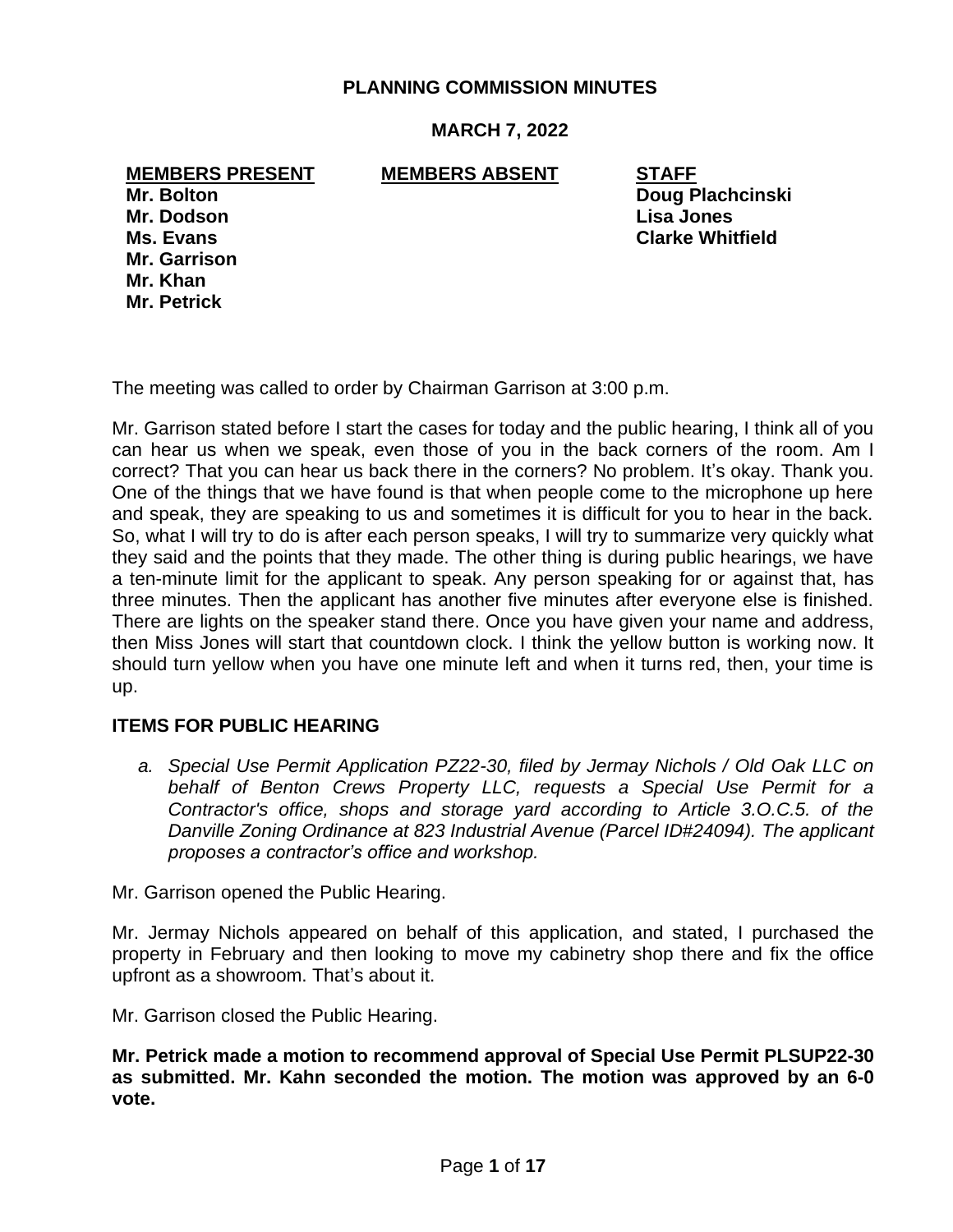*b. Special Use Permit Application PLSUP 2021-422, filed by Keith Walden on behalf of CWC Holdings LLC, requests a Special Use Permit for a Planned Unit Development in accordance with Article 17 of the Danville Zoning Ordinance including Parcel ID#s 20596, 20597, 25672, 22841, 22958, 25085, 25226, 22099, 25069, 25070, 25074, 20420, 20421, 20422, 25542, 25073, 23886, 23561, 25363, 22924, 24974, 21173, 24025, 24984, 25098, 22104, 22103, 22513, 24649, 24358, 21117, 24359,25088, 20424, 25087, 20418, 25086, 25090, 25089, 25272, 25271, and 25270. The proposed Planned Unit Development consolidates the subject parcels into a six (6) building apartment complex development with additional resident amenities.*

## Mr. Garrison opened the Public Hearing.

Mr. Steven P. Gould with Sova Legal, appeared on behalf of the applicants, and stated, just as an initial matter, mister chairman, I do want to clarify the parcels that are the subject of the application on the initial list. Parcel 22958 was listed and that should have been 24958 and 25363 was mentioned and the three and the five were transposed there. It should be 23563. The goal here is to have even the spaces that are omitted on the map in front of you. All of that acreage is totaling about six and a half acres plus a little bit more would be included within this application. This application members are submitted on behalf of three separate property owners as the chairman mentioned all with long-standing connections to Danville, CWC Holdings owned by the Walden family, mister and misses Walden who own an individual parcel an empire holding which is owned by Jay Suthar. The developers are supported by local and regional team members, several of whom are here today. Ryan Gatewood and Mark Johnson with LED professionals and Jeff Bond of Solex Architecture and we are pleased to be with you today because we believe we have an exciting picture to paint for you. It is a picture of redevelopment, of rebirth, of returning a corridor within our city to productive use at a time when Danville has an urgent need for quality housing. It is a project spearheaded by a local family that wants to be part of the solution to the problem facing us. Our community is poised for the kind of growth that we have not seen in generations, but that growth requires housing, particularly housing that is within the city limits of Danville. Ask any of our major employers, Averett, Sovah, Danville Public Schools, and the list goes on and they will share with you how the lack of good quality, available housing options is already an impediment to their efforts to be competitive in today's market. The proposal before you today represent a large step toward removing that impediment before it gets in the way of some of the additional new opportunities that we all anticipate that we all hope are right around the corner for Danville. I want to walk you through the details of this project. First, though, I think it's important to look at the land in question. Among them, the applicants as I mentioned have assembled more than six and a half acres on Stewart Street and most of you are likely familiar with this portion of Stewart Street as it exists now. Largely vacant and unimproved and as a result featuring city posted signs that remind passersby not to dump on the land. You may also be familiar with the prior incarnation of Stewart Street. A true blight in our city that the current owners have worked for years to alleviate and that brings us to the proposal before you today, which if approved, will see \$20 million dollars and likely more invested in redeveloping Stewart Street. It is a proposal that will provide thoughtful, responsible infill development, make a significant contribution to the city's tax base, and meet the very real need that exists for quality housing in our community. As envisioned, the project will consist of six separate three-story apartment buildings featuring a total of one hundred sixty-two units. Most of those being one- or two-bedroom units. It will feature an attractive design that's still being developed and is not yet in final form that represents a blend of newer and more traditional styles. What was provided with our application previously was just a placeholder and the team's emphasis going forward is on achieving a look that compliments the neighborhood. The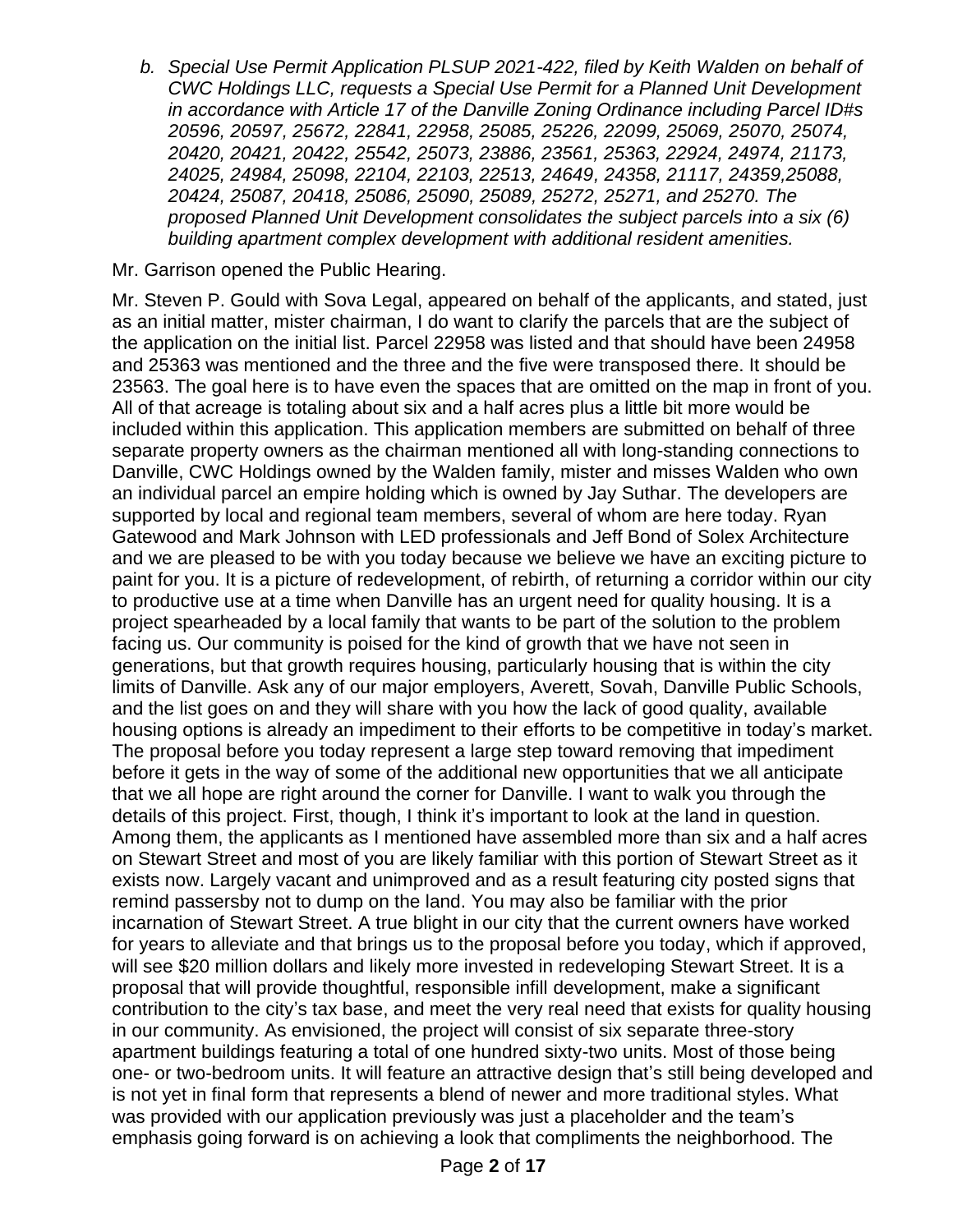project will offer amenities both inside and outside the units that today's professionals are demanding. Things like stainless steel appliances, granite countertops, other high-quality finishes along with the clubhouse, pool, and professional landscaping that you've heard about. Importantly, it will provide desirable pedestrian access to West Main Street. That will allow residents the easy opportunity to walk to work at Sovah or Averett to dine at Crema & Vine or King Cropp to access everything that Ballou Park has to offer. In addition, the project manages simultaneously to provide needed density and exceeds the city's expectations for both open space and resident parking within the development. This is a thoughtful approach and it's one that does not simply try to build on every available bit of land that the applicants own, and we would submit to you this thoughtfulness has extended to the applicant's desire to engage with their neighbors. On February 10, they hosted a community meeting at Crema & Vine, mailing postcards to everyone who would receive notice of this rezoning request. Residents had the opportunity to see a site plan at that event and a potential building design and to engage with the owners with the project engineer, architect on technical issues. It was a well-attended event. We were pleased to have some great discussion and it helped to confirm to us before this application was submitted that the proposal was on point. Last week, we unfortunately learned that a number of neighbors indicated that they had not received the postcard inviting them to the original event. So, knowing that, CWC and the Walden's responded quickly and hosted a second community event this past Saturday and we had invitations hand delivered to folks that we were aware of that had not received the invitation or that's what they conveyed to us, and this invitation not only included details on the second community meeting. It also included a link to a website *StewartStreet24541.com,* that allowed interested parties not just to learn more information about the project but also to submit feedback by web form if they weren't able to join us. The combination of the project's design and these sustained efforts to engage with neighbors demonstrates what we believe is a good faith, thoughtful approach to moving forward and to this redevelopment. We also recognize and appreciate several of the concerns that some have been raised including flooding that has occurred in the past between Stewart Street and Montague and whether this design is going to allow appropriate access for first responders. You'll see on the site plan that was included as exhibit C with our application, the creation of a stormwater pond and the combination of this stormwater pond, the considerable new landscaping that will be part of this project and the gutters that will be included on the apartment buildings. This combination will greatly improve the drainage concerns that currently exist and while there's no guarantee that the water issues will entirely be mitigated, there can be no doubt that this development and what it has planned will move the needle in the right direction and do so in a substantial way. I've also confirmed with our engineering team that the site plan has been designed to ensure that first responders have appropriate access to and appropriate movement within the community. Now, should the city identify any impediments to first responder access, we're committed to addressing those because safety is always a paramount concern. We also understand and respect that the density of the project is greater than what some would like to see. However, as the staff report that you heard indicated, the density is in line with other established apartment buildings that are geographically proximate to this proposal. Plus, given our communities need for housing and with the annexation moratorium that continues for decades on end, the need for us to look for infill development opportunities within the city is crucial and we offer that there's no better or more efficient way to use this acreage than what we've proposed. This design and approach also are absolutely in line with the goals laid out in the comprehensive plan for the city which staff recommendations and staff report touched on. We also accept the condition recommended by staff that we have a traffic impact analysis performed and joined the city in implementing the changes recommended as part of that. Now, we believe based on an earlier traffic assessment done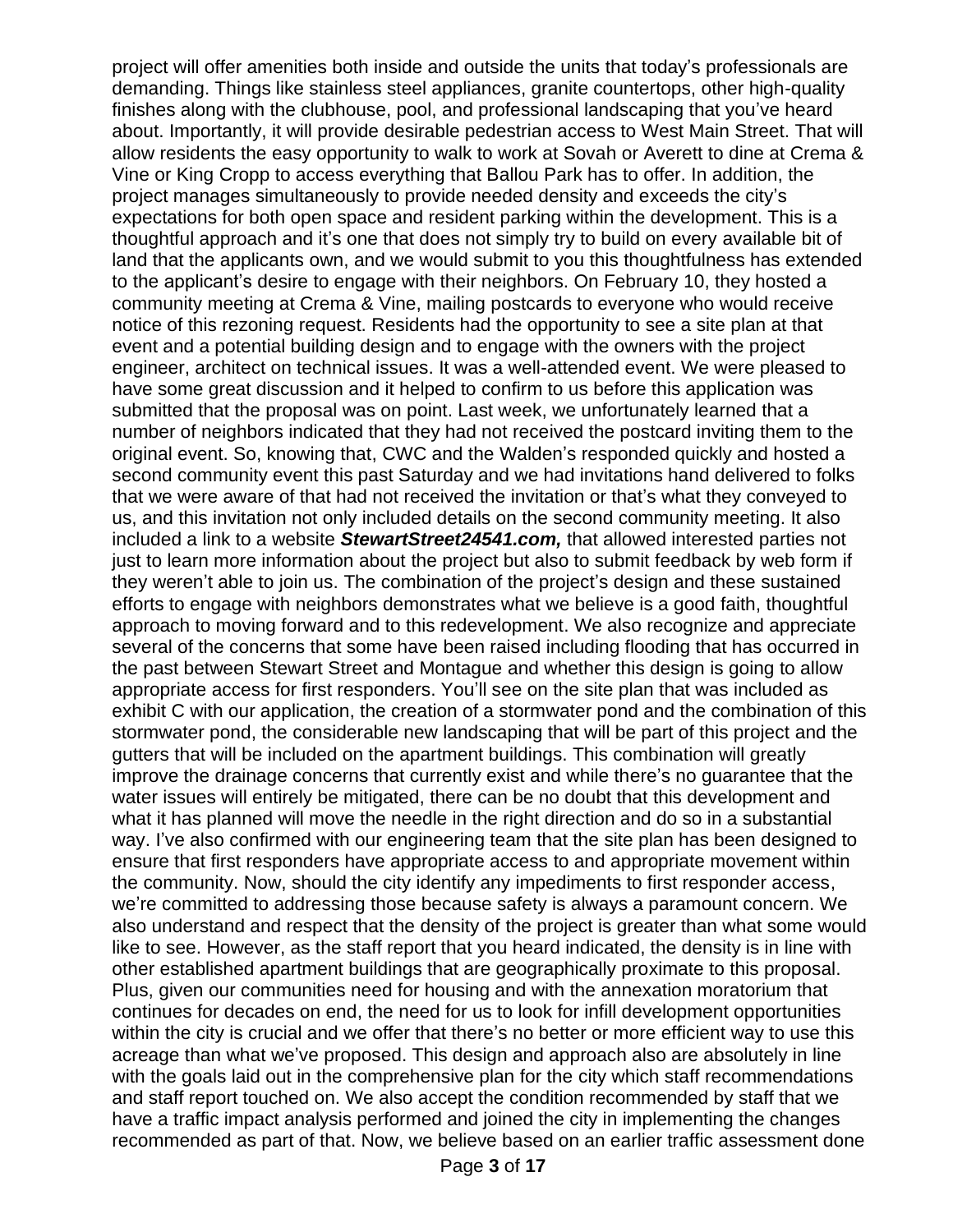by the city, the fact that many residents believe we'll walk to and from their housing to work along West Main and our calculations that use the Institute of Transportation Engineers trip calculator, which is available, that this project is not going to have the detrimental impact on traffic flow that some would suggest. Nevertheless, we welcome the study and being part of any solution that's necessary. Now, unfortunately, in addition to the items that I've mentioned, we've also seen concerns that are unfortunate, and we would suggest representing kind of the usual boogeyman for projects of this this sort. They either lack basis or we would contend misrepresent the details of the project. Some would argue that this twenty-million-dollar project that has attractive amenities and market rate rent will lead to an increase in crime or will lead to a decrease in property values. Others believe that it's just a matter of time before this new, well-designed, and built market rate project will lead to the same blighted conditions that Stewart Street was known for in the past. Despite the fact that the Walden family has led the way in helping to alleviate these conditions and but somehow, they would want us to believe that this family want to recreate those conditions despite the tremendous investment that they're making here and sadly, there are some of our, well, many have engaged with us to discuss the project. There are others who have declined to do so and would rather just bring their concerns directly to you and we hope that will give those concerns the way that we believe they're due. So, in summary, our application demonstrates an approach that is thoughtful and thorough, and it's calibrated to meet a very real need in the city. We're grateful for the support of owners of the two properties at the entrance to Stewart Street, Townes Funeral Home, and the Edmunds family, and David Fuquay of Townes Funeral Home would be here but for a funeral that's occurring at Towns this afternoon. Also, John Kent, Sovah Heath's COO hoped to be here, but the schedule wouldn't allow. He asked me to express how important it is to Sovah and to its resident physician program and how important it is to have quality housing. We believe that everyone here today in support of the project and who offered written responses would agree with us. That this is a project that adds to rather than subtracts from the community and we're excited to move forward and happy to answer any questions you might have.

Mr. Petrick stated have you established what estimated market rents will be for these units?

Mr. Gould stated I believe, let me check my folks, north of \$1000 a month is what would be expected, I think. Unfortunately, given the condition of the world today, what we might expect would be market rent, may be low in another year or so when this project might come online, but certainly, whatever the higher end of local market rates will be at that time. That is what we believe the project will come in.

Mr. Petrick stated competitive with that we see in the River District here?

Mr. Gould stated absolutely, yes, sir.

Mr. Bolton stated you mentioned first responder's access. Is the entrance from Watson going to be closed or will that always be open? Wouldn't that be access to responders or is there going to be a cul-de-sac or what's the intent there?

Mr. Gould stated so, it is envisioned to be a cul-de-sac, if in working with the city staff, if there's a need to have some limited access there for first responders, that's certainly something that we would support doing. It's just whatever the first responders tell us they need we will be glad to make it happen.

Mr. Dodson stated how many parking spaces will be available per unit?

Mr. Gould stated so, there are 1.4 spaces per unit. So, you're looking at roughly, math is escaping me, in the 300 ballparks, I believe.

*Someone from the audience said 231.*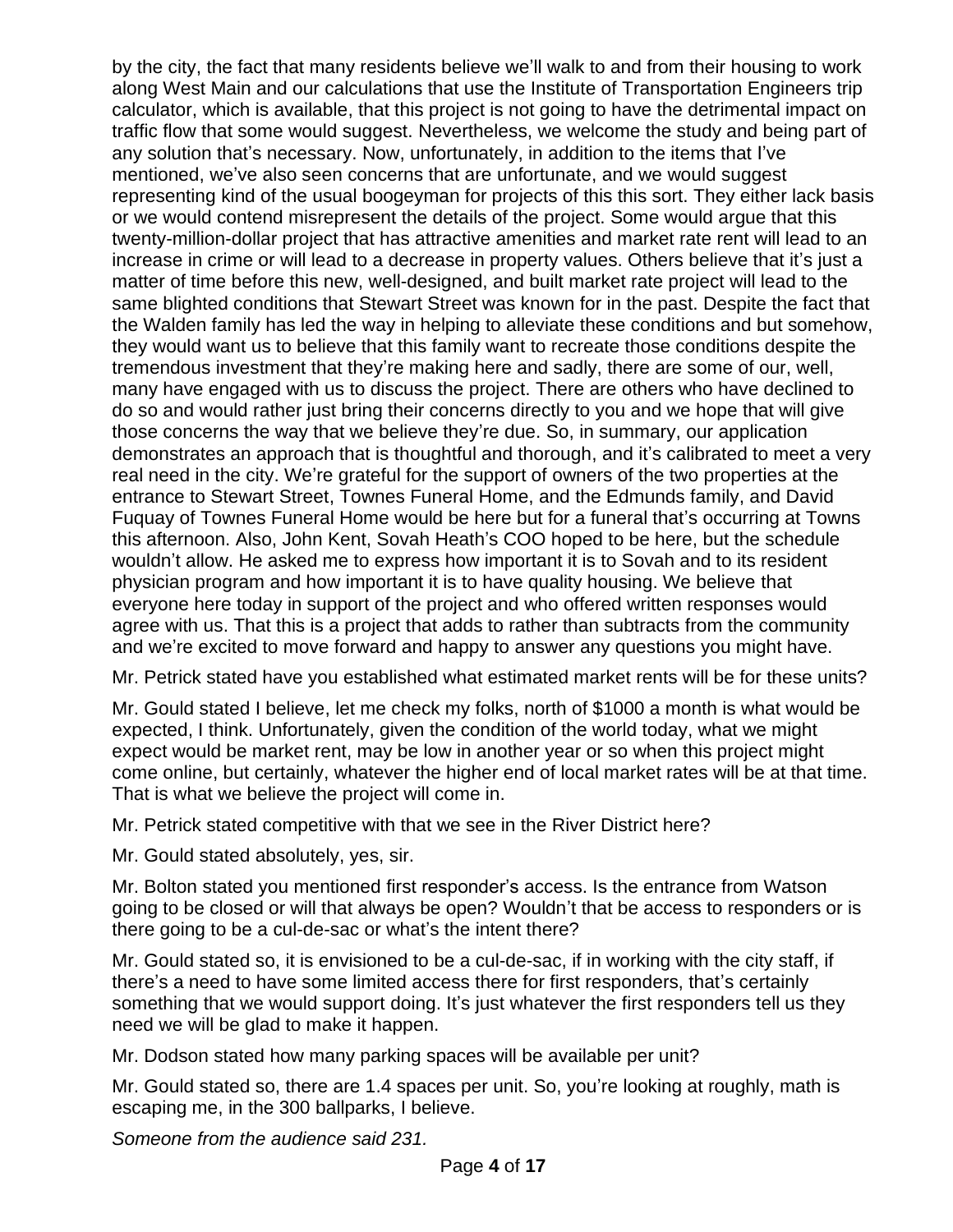Mr. Gould stated I'm sorry. There's a reason I don't do for a living.

Mr. Dodson stated don't let your mom hear that.

Mr. Gould stated it's 1.4 spaces per unit. So, 162 x 1.4 which exceeds the one space per residential dwelling unit that the city requires.

Ms. Evans stated with that, you know that, I mean, a lot of people these days have two cars. When you're talking about one and two-bedroom apartments, a two-bedroom apartment might have two people with two cars. So, how do you manage to or plan to deal with that?

Mr. Gould stated so, I'd say it's a couple of things. One, we're working from a baseline of one space per unit that the city has established. So, that's our baseline. We've exceeded that by 40 percent. Also, when you are the kind of target market for a property like this, you're looking at a lot of professionals, particularly younger professionals, who place a premium on being close to work, being close to places that they can dine and shop. Having that pedestrian access to West Main and being able to quickly walk to Sovah, to Averett, and to other places, that's something that we believe is going to limit the number of vehicle trips. We also use the calculation that I mentioned earlier and let me make sure I don't get the name of this wrong. I believe it was the Institute of Transportation Engineers, their trip calculator showed that the amount of trips coming in and out each day are not going to be what folks would expect for a development of this size and so the combination of that and along with what the baseline that the city has established and the fact that this is intended to be a very pedestrian friendly development with easy access to West Main Street. We believe that we're not only meeting, you know, we're exceeding what would be expected and that parking will not be a tremendous issue.

Ms. Evans stated parking for electric vehicles?

Mr. Gould stated I don't know if that has been discussed up to this point, but it is certainly something that we're happy to consider. Particularly with new developments that's something that you're starting to see, and it makes a lot of sense.

Don Angst, Chief Financial and Operating Officer at Averett University, stated I'm keenly interested in recruiting and retaining faculty and staff. Our faculty, staff, and hiring managers often talk about the need for quality, convenient and affordable housing. I'm also keenly interested in economic development in Danville. I think that economic development is benefited by having affordable quality housing as well. So, in that regard, on behalf of Doctor Franks and myself, I'd like to speak in favor of this project.

Lewis Dumont stated me, and my wife have lived at 249 West Main Street for 34 years. We're excited to have four new sets of professionals that just moved in the neighborhood over the last couple of years. We're glad they didn't experience crime and the knocking that we experienced in our house. The stealing of bikes and equipment and the knocking. Do you know what it is like to get knocking on your door at eight, nine, ten, or eleven o'clock at night from strangers begging for money. I mean, it is scary, and you don't know if they've got weapons or something and I'd watch them leave and I could tell they were coming from Stewart Street. Then Keith comes by, and he tears down all those houses and ever since then, we haven't had those issues or problems. Then we are lucky, it's like the city won the lottery to get a casino coming here and we've got, you know, a thousand jobs plus what the economic development team has been doing with Tyson coming and Walgreens and all that. That's another six hundred jobs. So, the problem is I know that Toyota declined to come because they said it didn't have housing. So, I guess my question is, Danville needs the housing to address this. I've heard estimates to three, to four, to five thousand units. This is only a hundred and sixty-two. I mean, jeez, we need ten, twenty to thirty Keith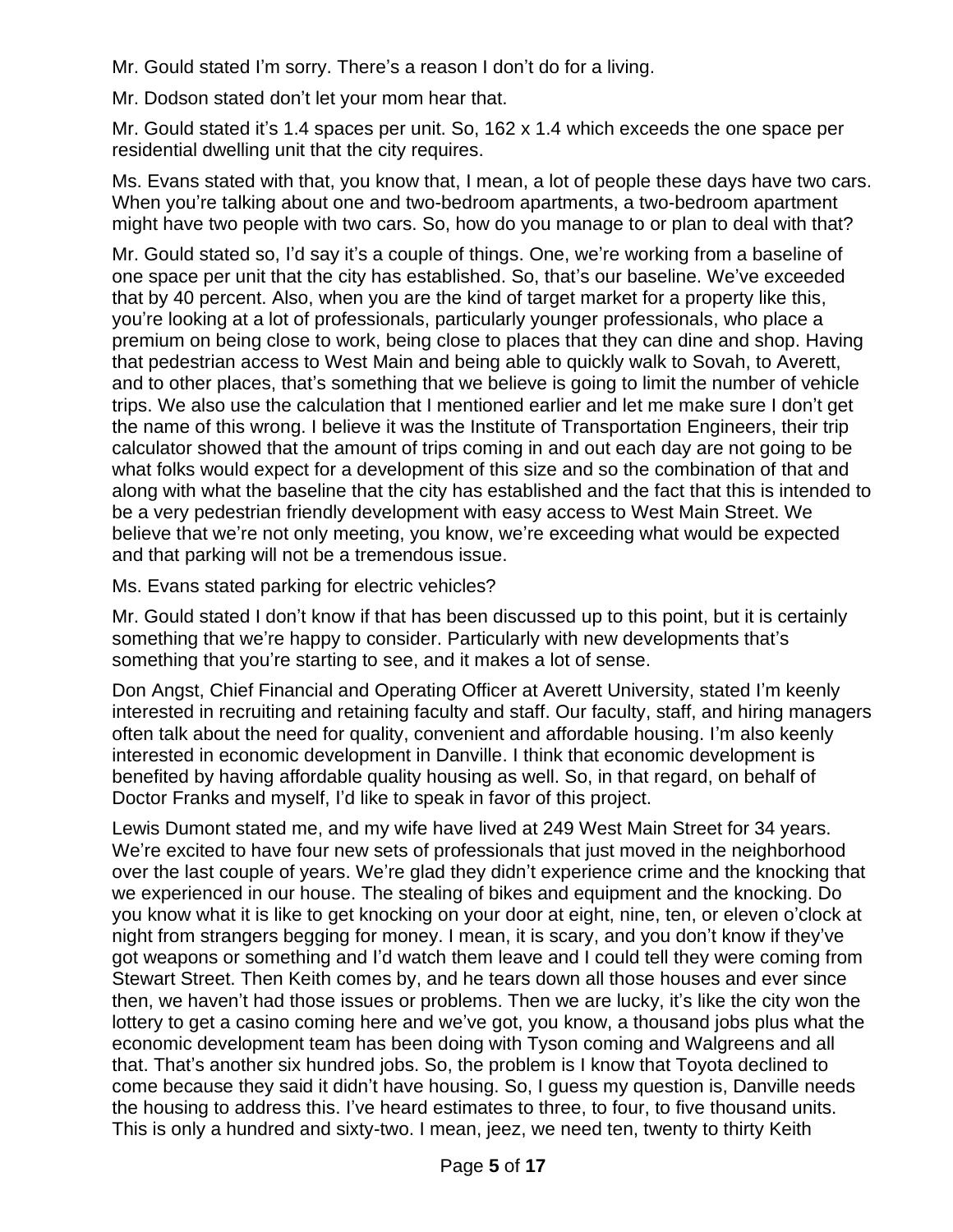Walden projects going on. I've heard some say the apartments might not fit in with the surroundings. I think they might be right, when you compare them to some of the apartments over on Westmoreland, all these are going to be luxury-looking apartments, much more upscale. I think anyone would be really proud to live in such a community. I think that companies will be paying attention to this first effort that you're doing here, and you know, vote commitment we'll tell them that you're committed to supporting these companies. The building of the housing that they need, and I think a negative recommendation is going to tell them that this is not a friendly place to come for building the apartments and the housing that they may need. I think that they should do due diligence to consider their options. Investors will also be paying attention. How many people are lining up to build apartments too and I think if they see a positive thing then they will probably line up to do the same. I think a negative recommendation will actually drive them off. So, you know, it's kind of simple. It's like the movie, you know, you build it, they will come, or you can rephrase another way. You could say, if they come and you don't build it, they will leave. We don't need a bunch of Ikeas coming here and then they don't get the proper support and they split. They'll cause more issues than we have now. So, once again, I know we got people with a lot of different opinions here, but my main thing is we're all friends. I hope we maintain, and we stay that way. Thank you

- Mr. Garrison stated so, you are in favor?
- Mr. Dumont stated hell yeah.
- Mr. Garrison stated thank you sir.

Mr. Randy Kelly, I live at 230 Randolph Street, and stated I have no objection to the apartment complex but before you approve it, I would ask you to please seriously take a look at the traffic impact because the traffic dumping out on the West Main is straight across from the exit that runs up off Central Boulevard. So, they're competing with that and even if you put a light there, you're going to run into a problem with traffic. We have a real problem on Randolph right now with cut-through traffic and I'm afraid that by this apartment complex being there, you're going to increase the amount of cut-thru traffic on Randolph and Lady Astor. I would ask you to really take a look at the traffic impact study before you approve this and I think your question, Miss Evans, about two cars per family is a good question because there's going to be far more than one car per apartment. I think there's going to be far more traffic coming out of Stewart Street than it is painted. I appreciate the fact that everybody would like to walk to work but not everybody is going to work at Averett or the hospital. You've got people that are going to be working downtown, they're going to be working at other places. So, there is going to be traffic coming out of there. It's not going to be people just taking scooters and walking out of there. So, I would ask you to please seriously consider the traffic impact that this is going to have on West Main at that point. Thank you very much.

Peter Wren, of 234 West Main Street, stated Lou Ann Long and I bought a house there a couple years ago. Three minutes is not long so I'll just hit the high points. I've been talking to neighbors the last couple of weeks and our main concern is population density. The GIS has the population in Danville right now for eight hundred ninety-three people, per square mile. These three or four hundred people in this apartment complex will bring our neighborhood density equal to that of Los Angeles and we think that will bring quality of life decrease, increase crime, and traffic congestion. We're also very concerned about the traffic. It's an emergency corridor right there and the Central Boulevard exit onto West Main, and according to figures obtained from the life-saving crew, there are upwards of twenty-five to thirty emergency vehicles a day that use that exit. This project is going to add an additional, I don't know, two, three hundred cars right at that choke point. A stoplight is not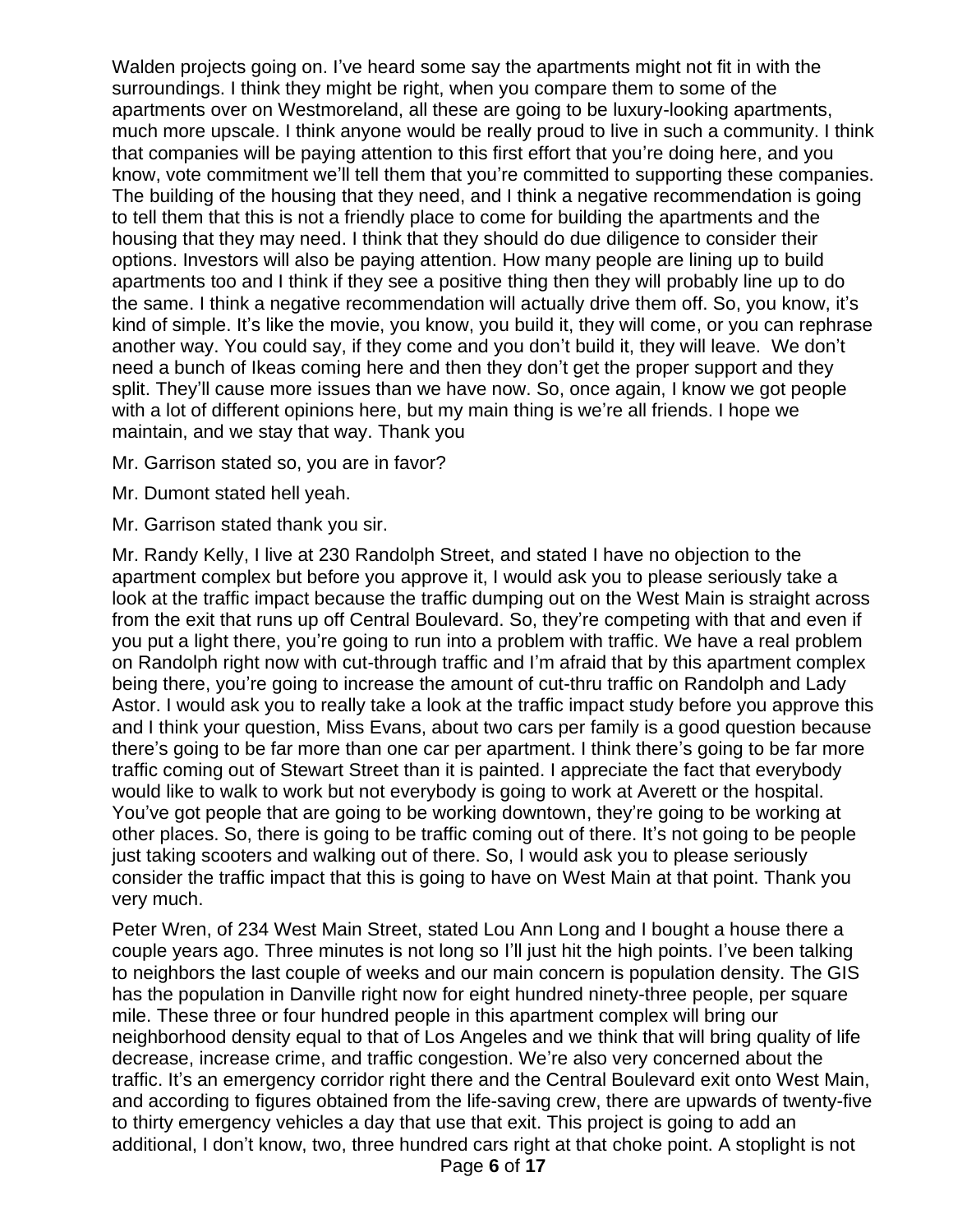going to work that is going to back the traffic all the way down and into Central Boulevard. When the casino opens, there's probably going to be more traffic. When there's a funeral at Townes, which happens with great frequency, you can add another fifty or so cars. It is already a very congested intersection. So, we would like to see an alternative, either flip it, make the entrance, and exit on to Watson Street or come in off of Central Boulevard. Either one of those alternatives would avoid hundreds of additional vehicles a day, clogging up the emergency corridor leading to the hospital. Another concern we have, a project of this scope will bring about a precipitous drop in property values on West Main and the surrounding Streets. We believe this project puts literally million of dollars in real estate investment at risk. I mean, I don't know who is going to want to buy a house next to a massive housing project such as this one proposed and none of us are anti-growth at all. Those of us who live in that neighborhood, we have to live by not just the city codes but also satisfy the laws of the historic district and the architectural review board and I mean, it's fine, it's worth it. Those of us in the community are willing to do our part and abide by these rules in order to maintain the beauty and character and integrity of our neighborhood. But West Main Street and Main Street are the very heart of this city, and we are fighting to save that, and we asking you help us fight it, and preserve the historic aesthetic of West Main Street, and finding some working solution to especially this traffic problem. Thank you.

Mr. Garrison stated his comments were about traffic and about property value drops. If you have something new to say, we want to hear you but there is no need for us to continue hearing about property value dropping and traffic problems. We have noted that.

Ms. Caroline Lawson, of 811 Main Street, stated well I'm up here to say something about the traffic because I've counted that you will have to put a stoplight and that means there will be six stoplights between Stewart and Crema Vine, where we know that's like this, there's stop, stop, stop. So, and I think that's of a big concern. I would say as far as the aesthetics are concerned that there was a successful development put into the Holbrook Avenue, and so maybe in that way, it would work but I think the traffic is a big problem.

Richard Dunn, of 1579 Mount Cross Road stated I grew up on Holbrook Avenue and then I lived downtown. I've just seen so many great things developed from when I was a child on Holbrook Avenue. First, we had to have a police station down the street. Now, that's gone. You know, things are changing around in this area and it's doing nothing but for the better. Crema & Vine, so many people had a hard time and were giving so many people a problem about selling alcohol in the historical district. You ride by there now and you can't get a parking place because it's so crowded, which is a great thing to see in our town. You know, my grandmother bought a house on Watson Avenue back in the fifty's because people did only have one car per house back in those days. My grandfather was a captain in the Navy and an engineer with Dan River Mills. That's what brought him here. So, you know, she walked to the hospital every day. So, what great things about the traffic and stuff? Now, we don't have any power when I was currently coming down here down through the stoplights and you're not having a problem with traffic. It's not going to be a problem with traffic. I mean, people, you're seeing more and more people walking nowadays. Gasoline, now, that's up. It's \$4.00 a gallon. Why would you not want to live a quarter of a mile from where you're working? You know, I'm having to drive twenty-five minutes to work now and I'm a server at Olive Garden and you just can't afford it. So, for the young crowd like Averett and people like that, they need more housing. We definitely need it, and also, I don't really want to talk about the crime but more than one of my classmates at Gibson and GW were shot on Stewart Street and you're not having that problem anymore. So, thank you all for letting me speak. Thank you.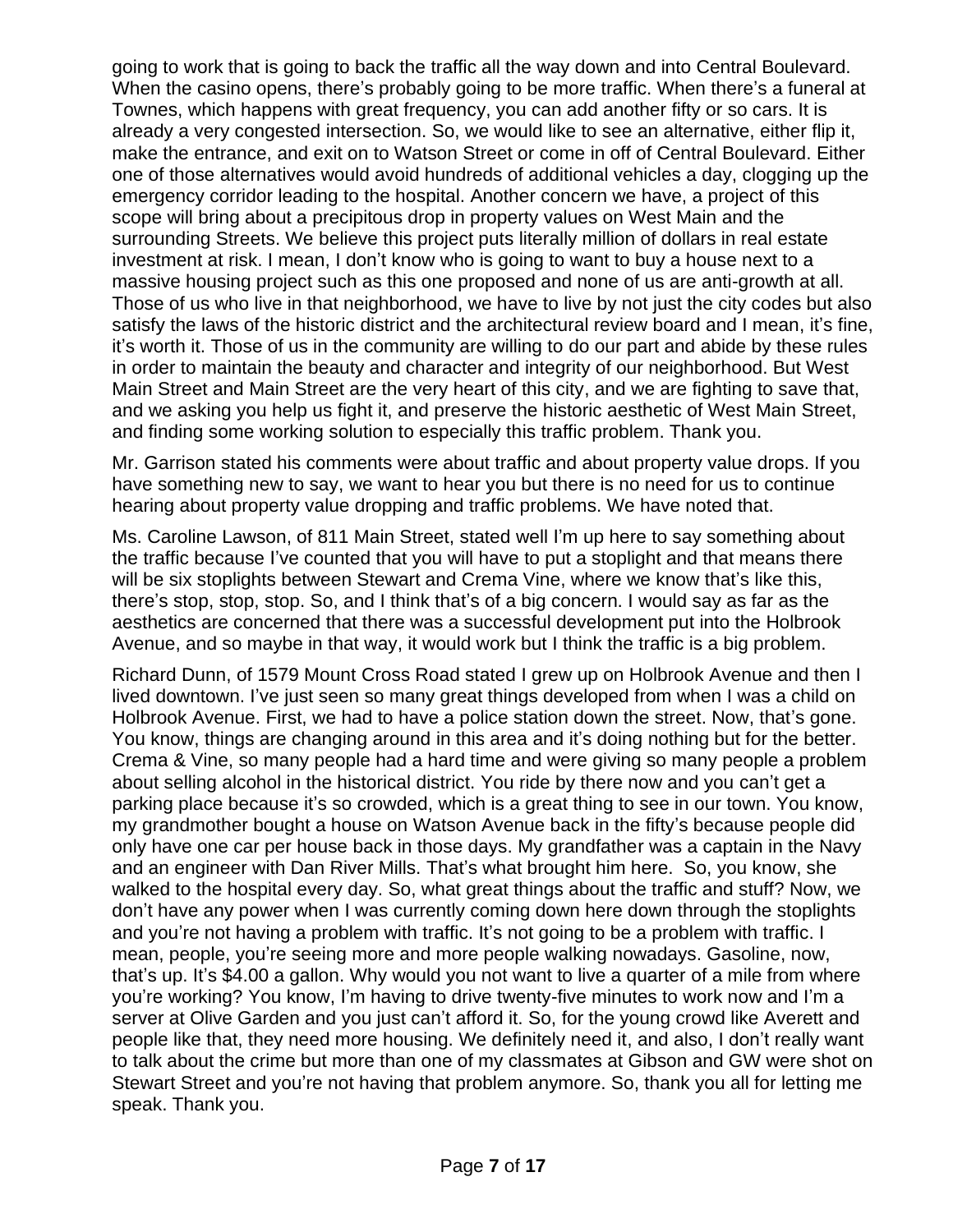Ms. Julie Willoughby, I am the Chief Scientific Officer at Circ, stated which Circ Inc. is a startup company and is on a point of tremendous growth and we have Danville to thank for that. I live on 219 Hawthorne Drive. I came to Danville two and a half years ago in 2019, I had the good fortune to work throughout my career at many different diverse places including Portland, Oregon, and Lake Oswego, a suburb outside of Portland that had many privileges and influences on it. I lived in Cary, North Carolina. Again, it had all the benefits to it. I grew up in Northern Kentucky right across the river from Cincinnati. Across the river, Cincinnati is an area called over the Rhine. It's an area that I would go through and in college on my way to University of Cincinnati to experience the nightlife of UC and it was a part of town that you did not want to ever get stopped. That town now has had a complete resurgence and it's from developers and visionaries like the Walden family. I do also have the great honor that the Walden's are my neighbors and I know them very well and appreciate everything they have done for this city. As I am recruiting people regularly to Danville, I have lost them to live elsewhere. What that does for my company is it's okay, but people are driving an hour to work in a place that I get pings on my LinkedIn profile every day. Can we please work with you? We want to work with you. We need alternative housing. I love the River District. I have Joy Ford on speed dial to have housing for interns that come in. I love the Old West End. I rented for six to seven months before I could figure out where I wanted to live in Danville. I love being able to walk and go around and the biggest thing I noticed about Danville is there wasn't anyone out on the streets at night. I understand that from the past people that were out in the streets that the crime was really high, and you were scared. Thanks to efforts like Keith Walden knocking down Stewart Street crack houses from what I understand, it's now a safer place. But there still weren't any people and places were closed. To get the vibrancy, you need developments like this that is being proposed. I am for this proposal, and I hope you seriously consider it. I do believe the challenges that people are brough up are valid and will be answered by the Walden family. Thank you.

Mr. Leroy Ganella, of 235 West Main Street, stated there's one home between my house and Stewart Street and based just on the averages, I think there will be well over two hundred cars coming in and out of that street based on the number of units that are in there. That's going to be a good roadblock area based on one family homes. If you have homes with two or three bedrooms, the number goes up higher. There's only one entrance, and one exit, where does everybody go? They get a lot of traffic on West Main Street. I don't see what alternative there is for anyone who wants to get in and out quickly. So, it's a poor design, and it should have been designed to have more than one exit for all of these units. So, I think it's a big problem to deal with that kind of development. Thank you.

Mr. Mark Gignac, representing the Institute for Advanced Learning and Research, stated I will try not to be too redundant to the points made before me. If you're not aware, the institute is in the economic transformation business or economic development. It's all to us about creating jobs and improving the community through raising the standard of living. While we are not in the housing business, it's something we talk about weekly, if not, more often, because of some of the challenges it's faced by the community. We have two particular projects, where it does directly impact what we're doing. The institute today is currently doing some training for the Department of Defense. We're in our second cohort of forty-eight students and we have obtained housing in the River District to support this current training program. Our goal with funding from the DOD is to ramp that up to train about a thousand people a year, which will require about 356 apartments for these folks to stay and this is a four-month training program. So, it lasts considerable amount of time and so we alone will have a need for about 356 units if the funding continues to flow for the funding. The other aspect is of course that, you know, we talk about creating jobs. Friday, I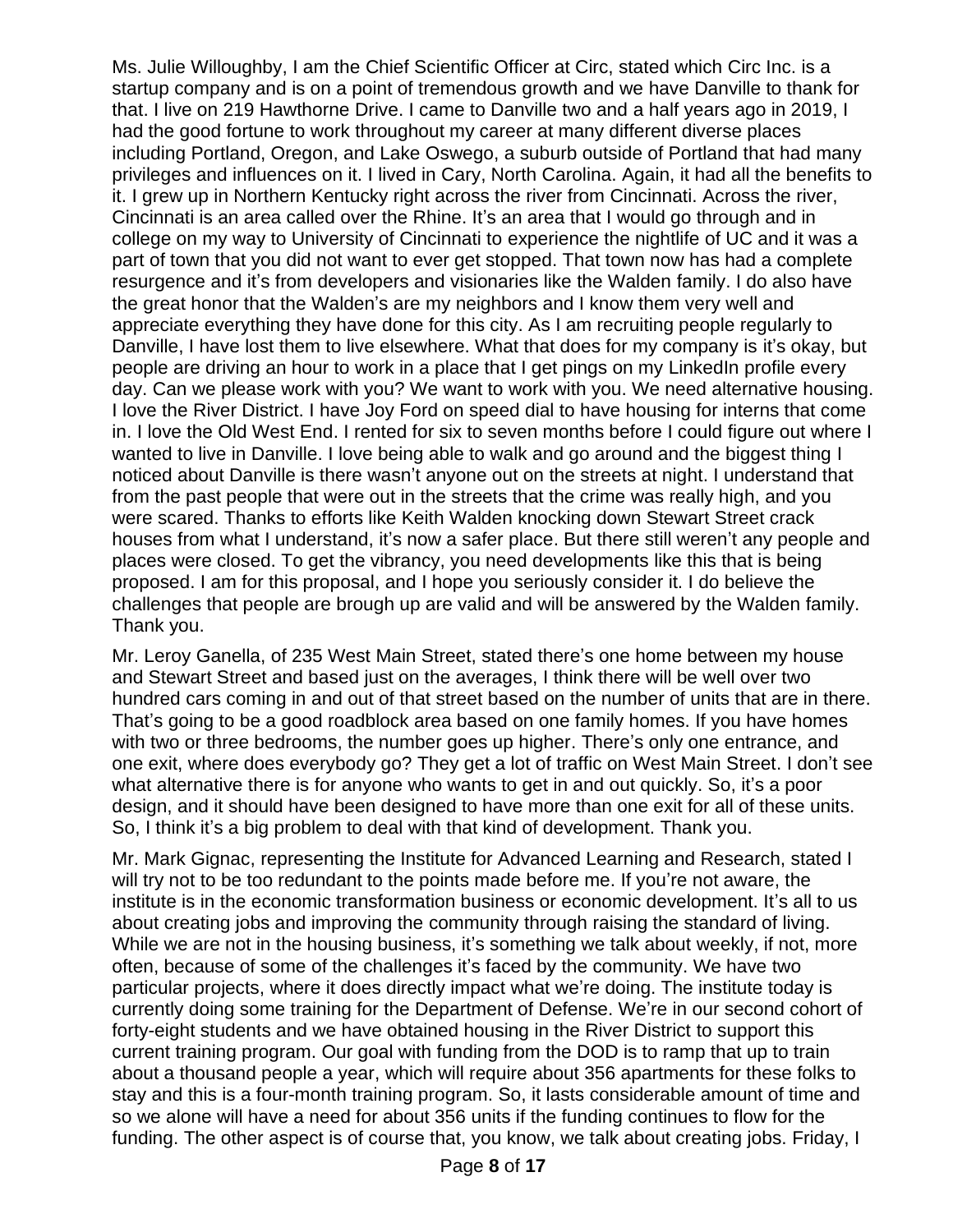toured the aero farms indoor grow plant facility directly across the street Tyson's chicken will be breaking ground very soon. One of the other things we're deeply involved in with both the city and the Southern Virginia Regional Alliance which is the economic development group for the regions is the mega park. I think most of you are vaguely familiar with the Southern Virginia mega site at Berry Hill. In that development, we're not looking for small companies. The companies that we're going after to land in our community typically would be 2000 jobs and up and we've had tremendous interest. Many of us feel like it's just a matter of time before our community finally lands a tenant there. The folks that we're talking to housing is an issue. One of their concerns in addition to the million other questions they ask is, do you have the housing wherewithal to support and operation that comes in with that many jobs and so that is a big concern for our community and for those that are involved in the economic development efforts. So, where, I do support this particular proposal. I do think it's worth saying that the institute is looking for many more projects like this. I am particularly excited that, you know, much of our downtown development, it will take all the development we can get. Much of that is being done by folks from outside the community and we welcome their investment. It's exciting for me to see a local entrepreneur and the Walden family, that are putting their money, and this is one of the things that we talk about in the meetings is how do we entice local folks or entrepreneurs to invest their money to fill this need that we need. Thank you so much for your time.

Mr. Garrison stated I just want to summarize a little bit. We've had several people that are in favor because of the need for housing and then we've had some people that were against mainly from the point of traffic and property value decrease. These have been the main two emphasis there.

Mr. Iulian Bobe, of 247 West Main Street, stated I own a couple of properties on West main as well as Montague Street that are bordering Mr. Walden's property. The main reason I oppose this project relates to increase in the population density. I would like to explain why that is so important. I also lived in very big cities like Tokyo or Osaka. And if I understand population density, I think, I can make a point on that. To put it in perspective, I would like to mention that the population density of Danville is about 900 people per square miles. Looking at this project, Mr. Walden owns about six acres and that is equivalent to 0.0094 square miles. If we have only 162 people on that street it is going to bring the population density to about 8,000 people per square mile. That's equivalent to the population density of Chicago. If we increase the population density, if we increase the number of people to two people per apartments and let's assume we have 300 people in that cul-de-sac. We are going to have a population density equal to that of L.A. I think my colleague, my neighbor was trying to make the same point. We all know that the population density drives everything. Crime, noise, traffic, and those are all redundant points, I know, but I would like to mention that this is actually the points that we are talking today. To put it differently, the proposed project is positioned to build a gated community that has a population density to that of Chicago or L.A. with an exit on West Main, that will act as a choke point. One of the arguments that is being minimized in this debate is that the proposed project will not reduce the property value. While this point can be argued one way or the other, I can see a couple of scenarios in which the West Main Street residents and others property value will decrease. For example, if Mr. Walden's project is mismanaged or sold to a private equity firm, the property management might derail. This project would become a benchmark of a failed project and that people will stay as far away as possible, therefore, dragging property value down with it. We all know that real estate is prone to market downturns when liquidities on market become scarce due to increase in interest rates and other factors. In the market downturn, the stress of this complex of apartments to perform to a certain cash flow levels will be tremendous. And owners will have no choice but decrease the rent in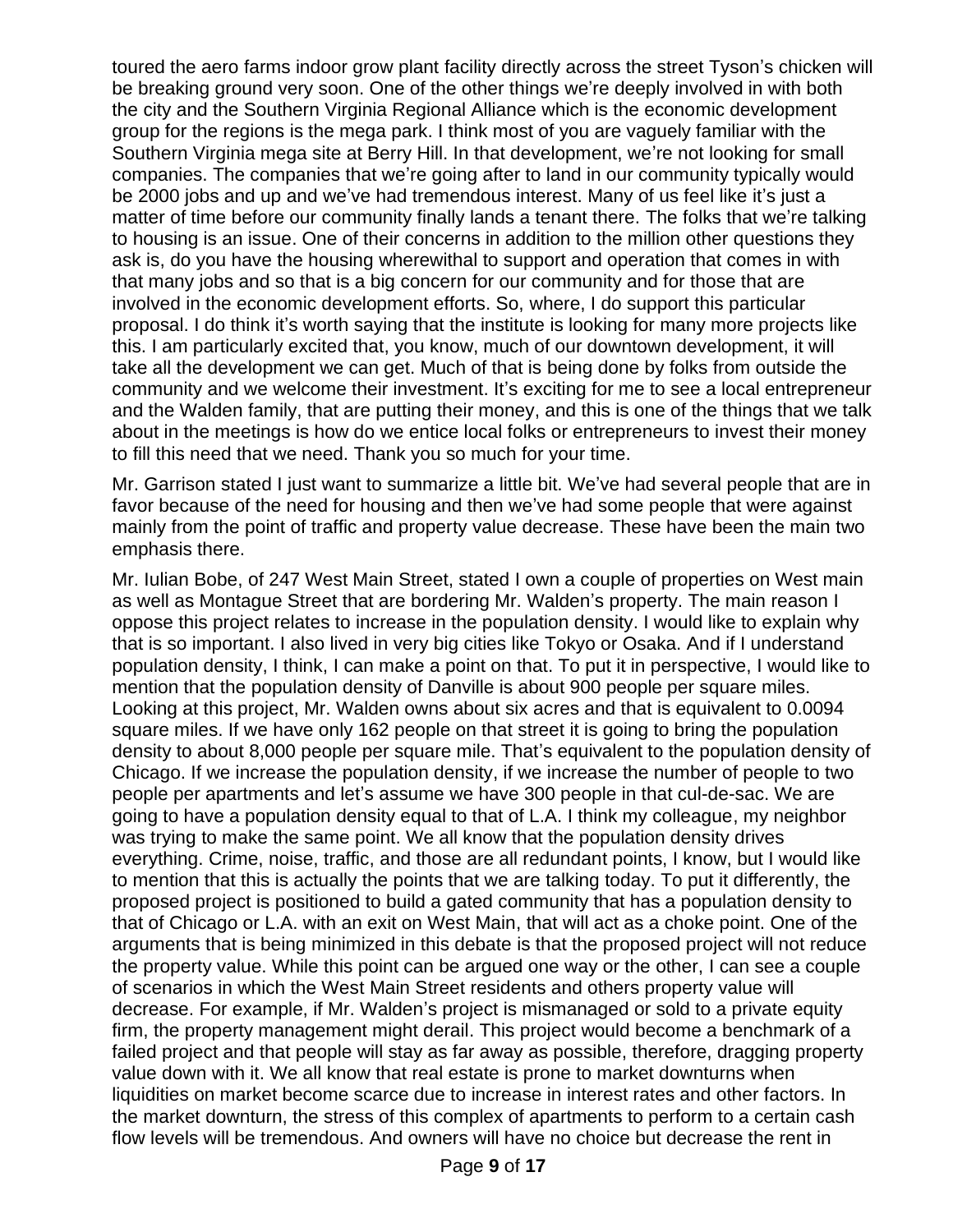which and in this way, they will attract tenants that might drag down the price square foot. So, this is the biggest argument why the property value will go down, might go down. We just don't know. But we know that black swan events will happen, and in the market downturn, we have to deal with that possibility.

Mr. Garrison stated sir, summarize please, your time is up.

Mr. Bobe stated I just wanted to say the community leaders of Danville have done a tremendous, good job in creating brand equity for a couple of areas in Danville. To name a few: The River District, Forest Hills, and West Main, our good brand equity for the city. Building and differentiated projects without regards to the current brand equity leads to erosion of the equity built so far.

Mr. Garrison stated sorry, your time is up.

Mr. Stuart Smith, of 171 Montague Street, stated I also lived on Marshall Terrace for about seven years up until just recently. So, I'm very familiar with the neighborhood and I have a personal stake in the neighborhood. I am personally in favor of this project, and I suppose the issue about property values is a little bit subjective and only time will tell. My first thought when I heard about this project was that this would be a boost to the property values where I own a couple of homes. So, I think anytime you go from a mostly empty street with, you know, previously some dilapidated houses to a brand-new construction, high-end apartment complex, to me, that's only going to make the property values go up. I do understand some of the concerns about traffic, but it seems like the developers are being vey thoughtful about that and are going to implement whatever changes they can to help alleviate those issues. So, for me, I think the surrounding property value should go up, and it would be really nice to have some brand-new high-end apartments in that area. So, I am in favor. Thank you.

Ms. Shelby Clark, of 227 Montague Street, stated that is exactly where the back portion of this project and three of the apartment buildings land. I will get all the noise pollution, all the light pollution, and I will not only be boxed in by those apartments, but the ones adjacent. Which make sense those were bought back in December of this past year of 21 to Empire Investments. So, I can tell you that I know those apartments have been listed. They're one and two bedrooms in those apartment buildings. One was advertised for \$475 and the other one for \$525. So, if that is any correlation to where we're going. I know these buildings, nothing has really been done to, I guess, aesthetically make them better. They're not horrid but they could be made better. Also, I'd like to talk about the storm drain system. Now, this is something that you would think it's off topic but it's not. We have had a huge problem. I have reached out to public works. I have tried until I'm exhausted, and I just gave up. The storm drain system that resides behind my house and my next-door neighbor's house in between Stewart Street and Montague Street is a collapsed storm drain. It's one of those big, huge, tops and our water runoff is really horrible on that street, because if you look at the land topography, this is why I'm asking you not to pass this until you have a plant to do some infrastructure for us. The land topography in our neighborhood, everything dumps in the back of us. We are the only street that has a storm drain system. You have very few in Watson and you got a top one, I think at the top of Montague that maybe is on Mt. Vernon, and that is it. That is your storm drain. Our basements flood, my basement, and my nextdoor neighbor is constantly stays wet. The water table is not fixed there because the storm system is collapsed. If you ever drive down Stewart Street, you will notice as you press the top of the hill, it is constantly being patched because once a year, public work shows up and they patch. They're out there at 7:30 in the morning, beep, beep. I know what they're doing, because the nice gentleman, Ronnie Bray that lives in the very first house a lot after they've all been cleaned out. He is ever so nice that instead of losing your alignment or your bumper, he goes out, and places a traffic cone, so you know that it is now collapsed again.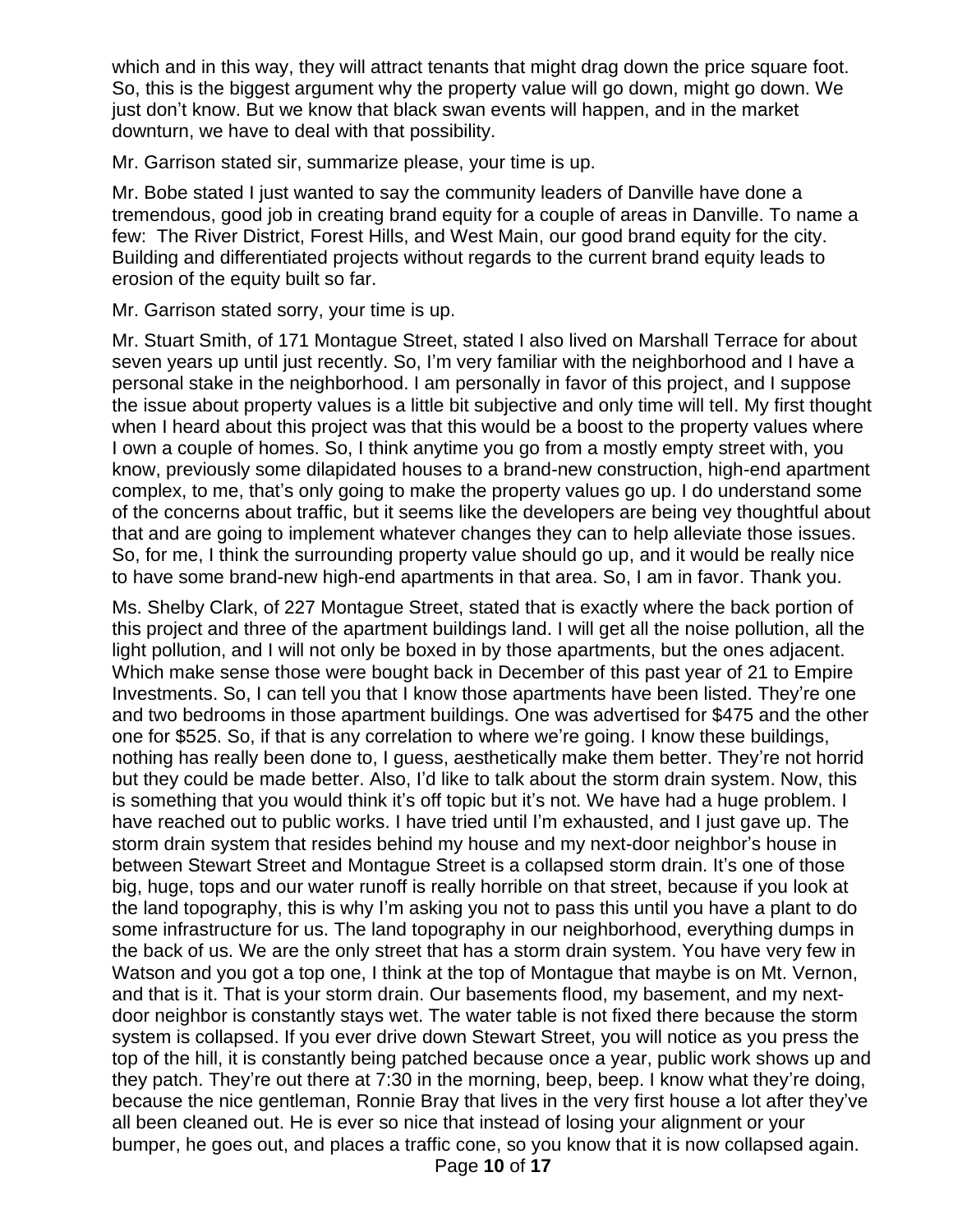So, public works patches it. They never fix the storm drain system. The same thing happens over with the storm drain caps on our street. If you were to ride down there today, you will see a big orange barrel that exists sitting over top of one of two storm drain tops. This is the second time that this tank has caved in. The first time they showed up, they scoped it, and they filled it with gravel. It directly leads to my neighbor who is three doors down into his backyard who now has a sinkhole, with a fence around it. When I spoke to public works about this, because summer, two years ago, I ended up having a rat infestation. I'm not talking about mice. I'm talking about rats the size of my foot. You couldn't even get your hand around their tail. They were overpopulated and coming out during the day in people's yards. You could see them walk down the road. They were nesting in the collapsed storm drain system. Public works wants to send you to the health department and the health department wants to send you to public works. It is a public works program because they are living in a collapsed storm drain system. So, it has been scoped. It was scoped in front of one of my neighbors. I received a letter saying that it was fine. My neighbor, well, he actually saw the scope on the collapsed system, and it was obvious that it was collapsed.

Mr. Garrison stated ma'am, your time is up and let me say this to you. First of all, I'm an engineer and I drove down Stewart Street again today and I understand that on the lower end that the water runs down there. Infrastructure will have to be put in on Stewart Street to build these apartments. As far as public works, we have no control over public works. So, when this goes to City Council if you want to come to them and bring that before them, that's the proper place for it. We can't do anything about public works. One of the things that we do have in the zoning code is runoff has to be captured and that is part of this project.

Ms. Clark stated the runoff being captured. If you're putting something that dense on that amount of land, it's still going to run down and it's still going to go into my backyard.

Mr. Garrison stated gravity will take water wherever gravity takes water. You are correct and I'm not arguing that point with you. My point is we are here to look at the zoning not the public works and the drainage system. That is something for another part of the city to do, not us.

Ms. Clark stated well, this is my past history. At the meeting of February 9, 2015, the Planning Commission voted 7 to 1 to recommend the approval of the request subject to the conditions that the property be limited to two building and twenty-four units. Here we are again at a huge dense project for someone looking at a huge return on investment. Thank you.

Ms. Marie Lou Dunn, of 133 Holbrook Avenue, stated I've been there for 39 years. I recently retired from being a nurse for 50 years and one thing I'm looking at, I don't want to leave Danville. My house is over 5000 square feet. I live alone and I don't need that. So, what I'm looking for is a nice apartment. I have lived in farms back in the 70's. Don't want to be there. I want three bedrooms. I have a place at Myrtle Beach, three bedrooms. I can move in tomorrow. I have a farm with a house in Halifax County. I could move tomorrow. I don't want to leave Danville. So, I am looking for affordable housing and apartments. Thank you.

Mr. Kevin Brown stated, I moved to Danville a little over 10 years ago from Northern Virginia. The primary reason I chose Danville was because it looked like a city with a lot of opportunity but was not overcrowded. I lived in an area of Northern Virginia where houses pop up like mushrooms and everyone's right on top of one another. There's always traffic congestion. It can take you anywhere from 5 minutes to 2 hours to go a couple of exits up by 95. I picked the house that I purchased because it was located in a historic area of Danville. It has a very quiet backyard given that it's right smack in the middle of the city. My address is 243 West Main Street, which backs right up to where this property is. I'm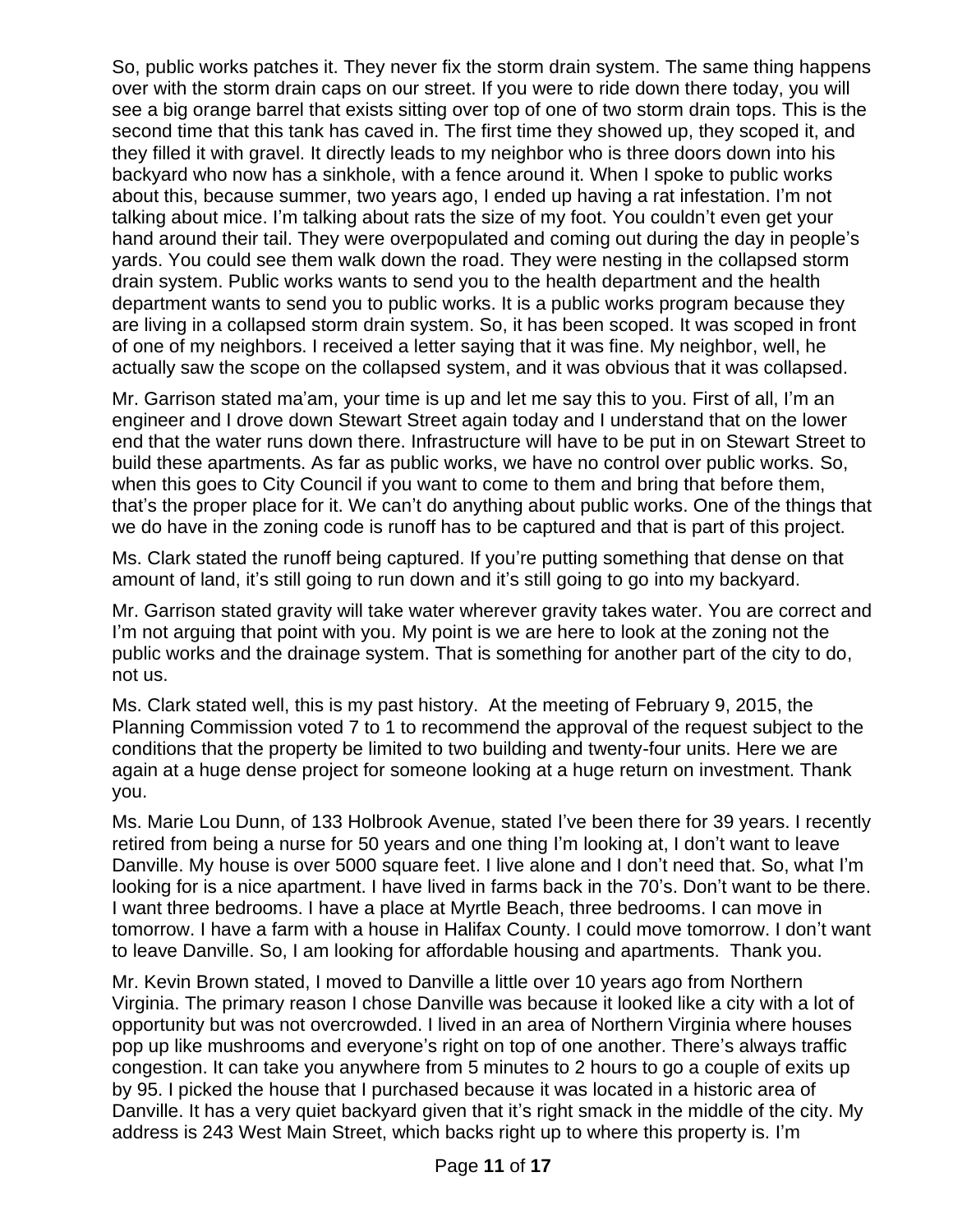concerned about the same issues that everyone else has talked about, predominantly noise and aesthetics on top of the traffic and other issues that people have brought up. When I first moved here and I purchased my house, I purchased it for a certain amount and within one year, I saw the property value plummet significantly, where I was upside down on my property. They've not recovered. I don't want to see that lost. I also don't want when the time comes if I do need to leave Danville, I don't want to have trouble selling my house, because it's a 3-story apartment building at the back of my lot. Thank you.

Mr. Gould stated I just want to make a few summary points. I believe we all recognize there is a tremendous need for quality housing in Danville. It is imperative that our community get in front of that need before it grows worse so that we do not miss so many of the opportunities that again we believe are headed our way. We want that development to be in the city. We want that growth to be in the city and taking a first step by approving a project like this, a thoughtful project, is exactly the direction that we need to be heading. This project has been submitted under the city's new planned unit development ordinance. This is an ordinance that is perfectly suited, I would suggest for a project just like this because it allows for some creativity both from the developer and from the city side. Ms. Evans, I would suggest that your great point about the electric vehicle chargers, that is a perfect item to include in the management agreement that would be established pursuant to this project, if you all were to approve it and then if City Council were to approve it. There is the opportunity here for cooperation and collaboration from a land use standpoint that is I think commendable for what you and City council have done. Also, just to address the point that Mr. Brown raised just now. You will see if you look at the site plan for the project, there is a buffer that is left between the backyards of a number of those properties on West Main and Townes Funeral Home. There's a buffer between the end of those property lines and where this project would start. The Walden's have every reason to be good neighbors here. There is not just the financial incentive for them to do that because the investment that they're considering here is substantial but more important than money, they live here. Their families are here. They're choosing to live here, and this is something that they are associating themselves with and that in my mind gives them every reason to not only do this but do it in the right way and make sure it is maintained in the right way, because it's not just money. This is their community. This is the place that they've chosen to live, that they want to continue to live in. The last thing that I would mention to you is that I hope that we can view this project as something other than a zero-sum game where in order for someone to win, someone else has to lose. I think the thoughtful way that this project has been developed, the thoughtful way that the developers are committed to working with the city, to addressing any traffic issues that may be surfaced during the traffic impact analysis, I think that shows this is an opportunity for the entire community to win, for us, to meet the need that exist for good quality housing somewhere other than the River District and for this to be that proverbial rising tide that lifts all boats. So, we appreciate the significant amount of time that you've given to this today. We hope that again that you will see fit to approve this with the conditions that staff has mentioned and if there are any questions that we can answer for you that perhaps were raised by some of the citizen comments we happy to do that now.

Mr. Petrick stated Mr. Gould the pending traffic study. Has anything been done other than a traffic count for that area?

Mr. Gould stated nothing official has been done. It sounds like there are some anecdotal traffic counts that have been done by neighbors but a traffic assessment was not required for submission of the application but the staff recommendation was that to approve this project and one of the conditions would be not the traffic assessment had to be done before approval would occur, but that the project would be approved and the developers would be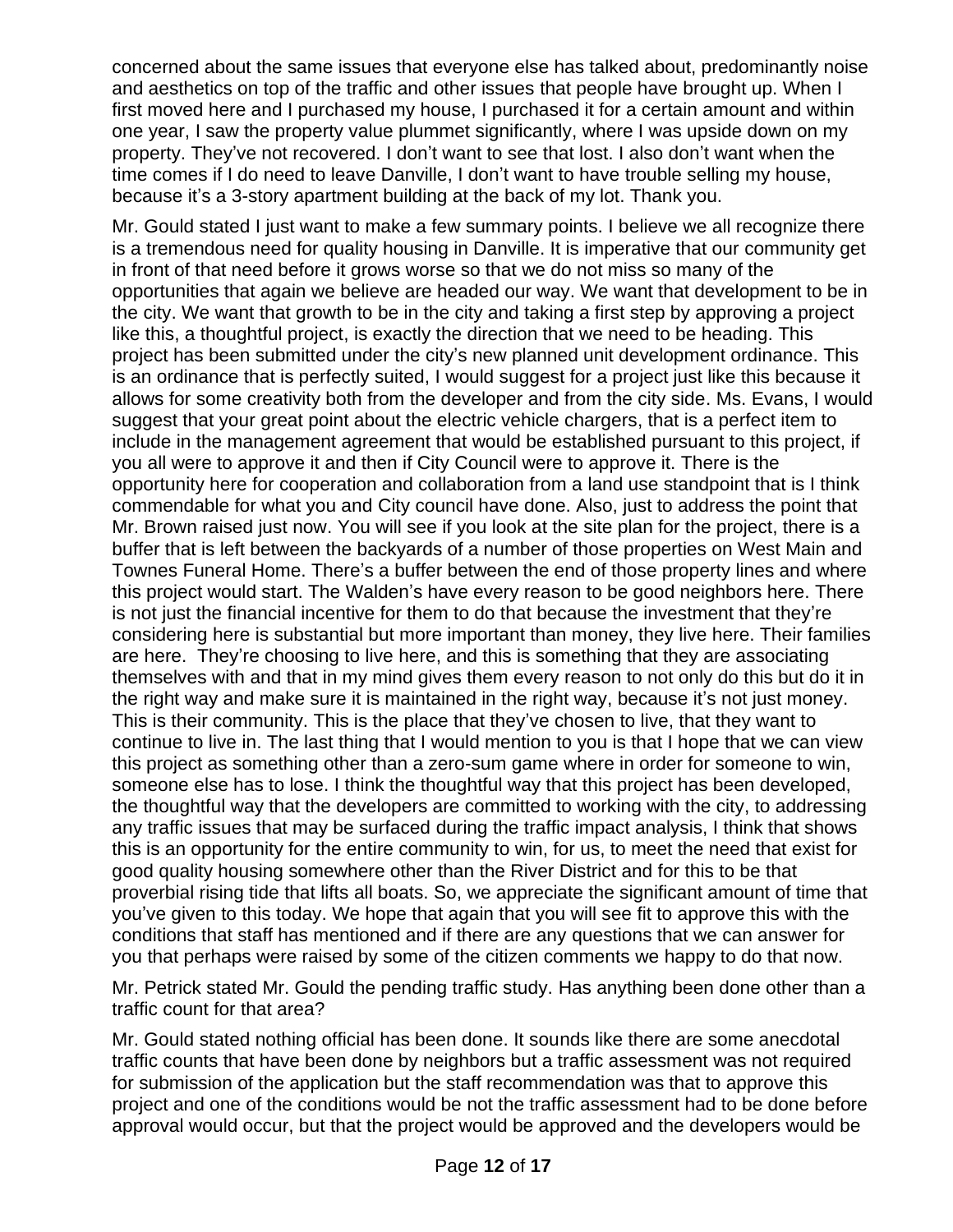responsible for implementing the recommendations in collaboration with the city. So I think right now, we're in a position where we can guess but and you have a variety of opinions but right now, until we have that analysis done, we don't know exactly what we're dealing with but you certainly have the commitment from the applicants to make sure that this is done well and that the study which would be done in coordination with the city that the issues that are surfaced by that are addressed to the satisfaction of the city.

Mr. Petrick stated so the issues with the primary entrance there in front of Townes Funeral Home, the access from Central Boulevard, and the egress and ingress from the rear there from Watson. It's shown as being cut off. I'm assuming you might be flexible if it requires that you have egress and ingress from that area?

Mr. Gould stated I think what you'll find is there's a willingness from the developers to do what needs to be done so this project can move forward, and Danville can have the housing that it needs. Certainly, we believe that there are all the reasons that point to having the project laid out in the way that it is and that is not only that for folks who are walking to work that they have that and a quick access to West Main Street, but we also understand that VDOT standards, council against having an access point onto Central Boulevard that the intention is to have limited access there. So, Central Boulevard traffic can continue to move at the pace with which we're all accustomed to, but I think what we are committed to is following what the professional guidance tell us.

Mr. Petrick stated you're committed to the project regardless of hearing whatever they decide in the study, right?

Mr. Gould stated preceding of no matter what that is above my pay grade and that's something that I would have to defer to my client on, but I think they are as long as there are reasonable concessions, they are committed to moving forward.

Ms. Evans stated any plans to purchase the remainder of Stewart Street, those parcels, so that it would go all the way through rather than a cul-de-sac?

Mr. Gould stated no, ma'am. There are no plans for that at this time. So, it is to go ahead and create that cul-de-sac. So, you would have Stewart split there. So, interestingly a number of the neighbors on the southern side of Stewart have indicated that they are not opposed through the feedback that they've given to the city. So, many of them are on board with this and do not have an objection to the street being split in that way.

Mr. Garrison closed the Public Hearing.

Mr. Garrison stated let me say this, article 17, what that does is it allows someone to submit a project and they have to enter into an agreement with the city, if it is approved, and there are things within the city code that they have to meet. They have to meet all of the setback requirements. They have to meet drainage. They have to put in streets that are cityapproved streets. In other words, that they would be the same size as the streets in the rest of the city, and for any other development and they have to enter into an agreement under Article 17, which is what this is under. That they will do those things and of course, everything has to meet building code and they have to have permits for all of it from all of the interested parts of the city including working on the drainage for what they are building on. So, I just want you to know that. Secondly, let me say to each of you, we are a commission that looks at the zoning code and decides whether or not this is allowed within the zoning code and here's what you have to say, and we are allowed to put conditions in that would alleviate some of the problems that you have brought up. There is a traffic study that is going to be involved and you can't put a stoplight in without a traffic study. It's a state law as to where you can put a traffic light unless the city wants to pay all of the cost, which I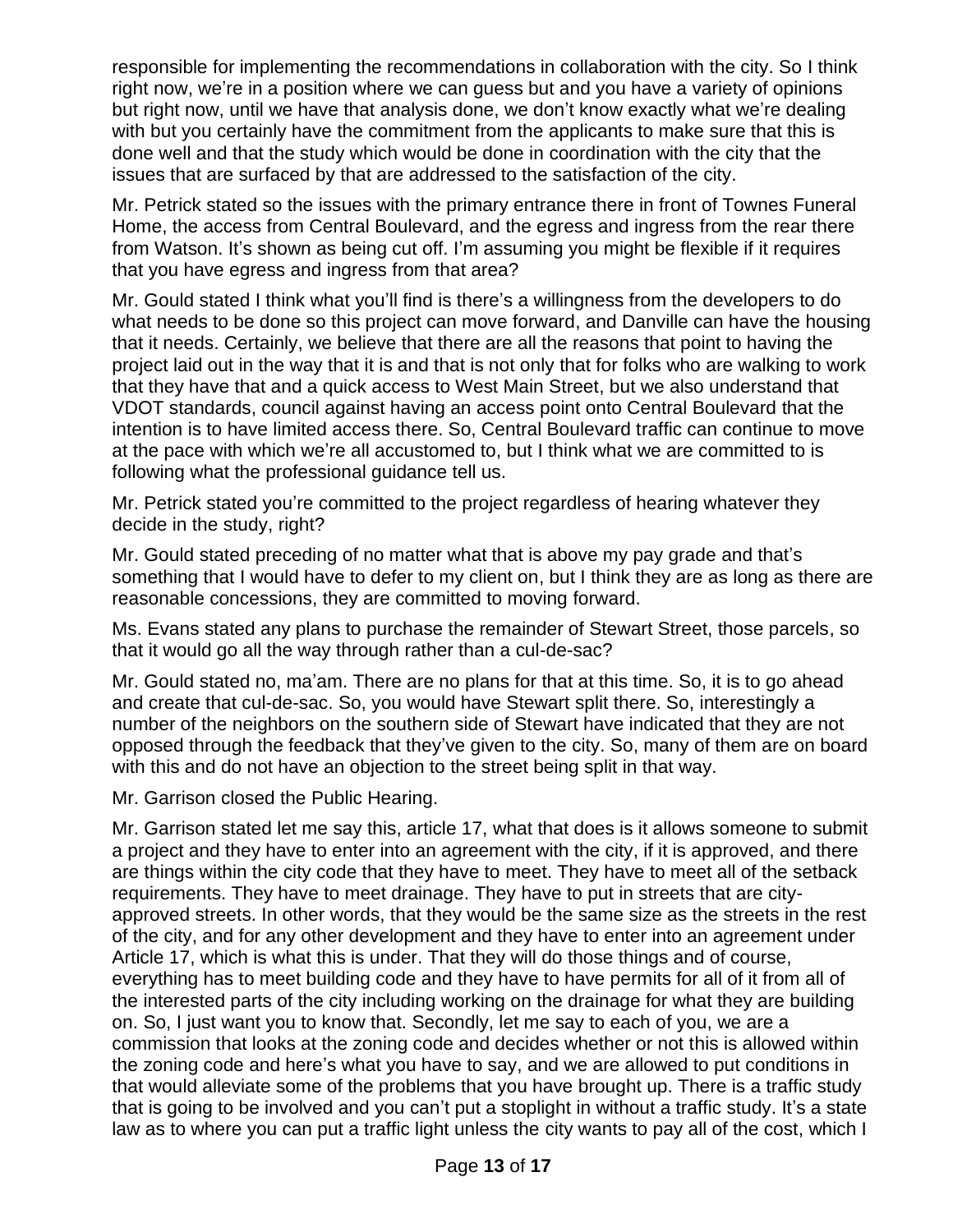doubt that they want to do, but all of these things will again be heard by City Council at their meeting on April 5, and at that time, they are the approving authority. We are not the approving authority. We can put conditions on. We have conditions that are already in here and City Council can take those conditions out or add any conditions that they feel are necessary that we did not put in. So, this is not the final approving authority. We are only making a recommendation to the city when we make our recommendation today.

## **Mr. Bolton made a motion to recommend approval of Special Use Permit Application PLSUP 2021-422 as submitted with conditions by staff. Mr. Dodson seconded the motion. The motion was approved by a 6-0 vote.**

c. *Rezoning PZ22-31, Initiated by the Planning Director, establishes 'skill games' as defined by Virginia Code as adult-oriented uses and moves standards for adult entertainment out of zoning ordinance Section 3.Q.I. and into a new section 2. General Regulations Z. Adult Oriented-Uses with Locational Restrictions to Avoid Secondary Effects.* 

Mr. Doug Plachcinski, Director of Planning and Zoning stated as you're all aware, the skill game operations have well enveloped the City of Danville and honestly, most of the places I've seen in Central Piedmont since I've been around visiting different parts of the southcentral Virginia. So, given their interest in the community, we decided to try to take an approach through zoning. That rather than continuing to classify skill games as we have as commercial recreation, that the real, you know, assigned rules based on why we're concerned about them and the concerns we have are there could be negative impacts like objectionable characteristics, how they affect adjacent properties, with traffic, different hours, the potential for crime, just like the other adult uses we regulate in our zoning code now, like adult bookstores, adult cabarets, that sort of thing. So, what we've done is we've taken that state definition of skill games that is now provided in state law, and we've lumped that in with those others, with the adult bookstore, the adult cabaret, and the adult theater. Rather than hiding them in the zoning ordinance under one zoning district, we're moving them front and center to a section of general regulations, subsection Z. That really focuses on keeping them all separate to avoid those secondary effects that I talked about. I've reviewed this with Ryan Dodson in our office. We believe it's a very sound approach. Currently, we're proposing a list of zoning districts where any such skill game special use application would have to be separate from. These are all of the zoning districts that allow single, or single-family residential or multiple-family residential dwellings and the casino district would require separation. They would have to be separate from any other adultoriented use. So, if one skill game application were to come in, it would have to be separate from an adult bookstore application that was established, or vice versa. They also cannot be within a thousand feet of any school, childcare center, or family day home. These are the distances being considered and it's equal to the state requirements for cannabis dispensaries that are currently going on the books as we've discussed here. So, it's the exact same distance, exact same things from those uses. Additionally, we would only allow adult-oriented uses, they would stay only allowable in the industrial manufacturing zoning district. We would include a requirement that if it were, if someone were granted a special use permit and the operations were ceased for 90 or more day, then they would have to apply for a new special use permit. We would require the special use permits to be reviewed annually so that if there are problems, the city can intervene. It's not a perpetual forever special use permit. Lastly, if an adult oriented use owner or operator or property owner, becomes associated with illegal activities about other, adult uses in the city, we could immediately intervene and revoke a special use permit if they had been granted. So, if they're operating something illegal somewhere else and you know, violating laws, then we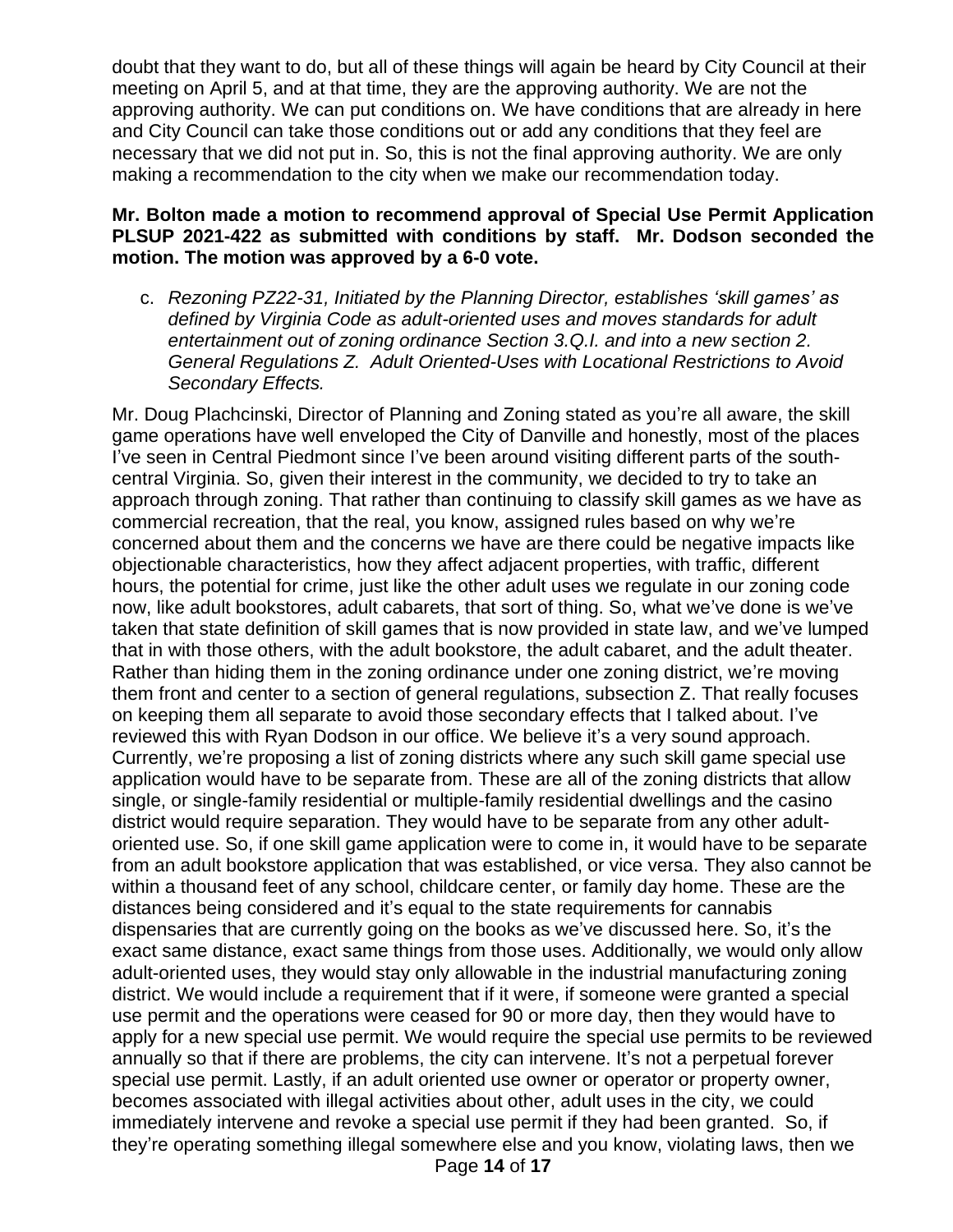can step in and force them to cease and desist or revoke their permit. So, that's what the changes would do. We're proposing a thousand-foot buffer and there's a map included in your packet. There are four green areas. There's one out West Main, one around Goodyear Boulevard that would be allowable. There's one area off Kentuck Road, and there's a small area close to the bypass that has a piece of one zoning as you're coming through the city. Those are the areas of the city that would be eligible to apply for the special use permit under these rules.

Mr. Garrison opened the Public Hearing.

Mr. Garrison closed the Public Hearing.

Mr. Dodson stated on the map that we're looking at, the yellow and the blue, they would not be permitted, am I correct?

Mr. Plachcinski stated correct, the yellow dots are places that are not permitted, and the blue zoning districts are all of the excluded zoning districts that allow residential dwellings, and the casino entertainment districts.

Mr. Dodson stated how does that affect businesses that already have these skilled games in?

Mr. Plachcinski stated if they are legally established, then they remain legal non-conforming. They can continue to operate.

Mr. Bolton stated we're adding a zoning classification, so why would anybody have to apply for a special use permit if it's zoned for that? Why the need for a special use?

Mr. Plachcinski stated it's not going to be a new zoning classification. It's just a new set of standards for specific special use permits.

Mr. Garrison stated just a new section in the code.

Mr. Petrick stated we've got a real serious problem with the number of these businesses that are operating illegally in this town.

Mr. Plachcinski stated yes sir. We have a list and we're waiting out a 30-day countdown on which is the state law requirement we have to provide to them at this point to either appeal our decision that they're acting illegally or cease operation. So, once that 30-day timer ticks all the way down to zero, we can move forward with enforcement. So, you will see within the next month or two, some zoning ordinance changes coming forward on enforcement. So, just be aware that, you know, we're reviewing everything we can, and it's not just tied to skill games but just we've updated our operation system, and inspections, and code enforcement to make our lives easier. We're going to try to amend the code within state law to make sure that we're using the enforcement tools available to the city and in a consistent, and efficient way and they're very clear. We're not out trying to trick business owners or residents. We just want everybody to play by the rules and if there's an issue to talk to us and see what we can resolve.

Mr. Dodson stated I have a question for Mr. Whitfield. Will this have any effect with the court case we talked about earlier in Greenville County?

Mr. Clarke Whitfield, City Attorney, it won't have any effect on that case, but if that case ends up upholding the state law, then, it won't enable anybody to open up a skilled game place in one of these zoning districts. So, it kind of plays with that. This is in preparation for a situation where the court might overrule and state that the current gaming skill game legislation is illegal. That would allow them to do that. So, that's the way that plays.

Mr. Dodson stated okay, thank you.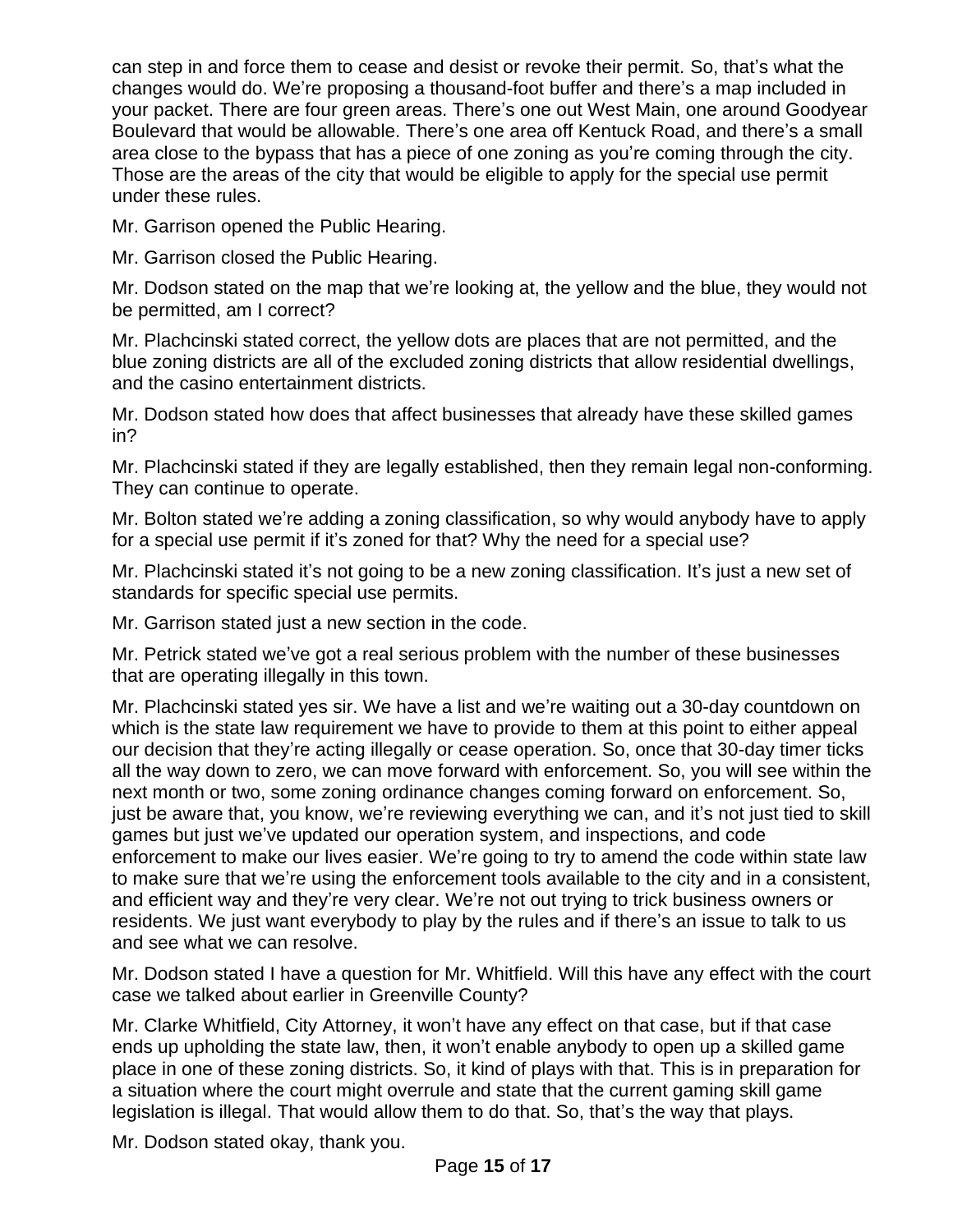Mr. Bolton stated Clarke, what does that do as far as the special use permit, that we recommended to the City Council at our last meeting. Does that just go away? Because that's not in the zoning area?

Mr. Whitfield stated no, City Council remanded it back to you. So, anyway, if in fact, that is approved and skill games is made legal again through either legislative action or through court action, then, that project would move forward. It would move forward right where it is. Assuming it's approved by the council. So, because they applied prior to this taking effect, they would not be constrained by this. They would be a legal non-conforming use in the area that they were talking about out on Riverside Drive.

**Mr. Bolton made a motion to recommend approval of an ordinance amending chapter 41 entitle zoning ordinance of the code of the City of Danville, Virginia, establishing skill games as defined by Virginia Code as adult oriented uses and moves standards for adult entertainment out of the zoning ordinance section 3.Q.I and into a new section 2 General Regulations Z. Adult Oriented-Uses with Locational Restrictions to Avoid Secondary Effects. Ms. Evans seconded the motion. The motion was approved by a 6-0 vote.** 

# IV. PLANNING DIRECTOR'S REPORT

Mr. Plachcinski stated I'd like to just provide a short verbal update. Obviously, we've had a lot going on in planning and zoning and a lot of good things happening. I would like you to know that the comprehensive plan consultants have submitted an existing condition report and I have proposed a scope for the comprehensive plan. I'd also like to inform the commission that through a companion potential grant application and funding resource. We may be able to get a lot of money to do a lot more things and substantially increase the project budget. The timing is such that it makes sense in my opinion to try to do both the comprehensive plan and citywide resiliency plan at the same time rather than finishing one before we start the other or even try to do them concurrently. So, if we, meld them together, we may be able to get a very significant amount of state resources to help us pay for it at a very low match at a 10% match to the city. So, what this funding resource would also do is include processes for floodplain management, storm water quality and quantity measures, and green infrastructure. It's pretty exciting and I'll provide details in an updated memo with the application summary at a subsequent meeting but the grant closes at the end of March. So, the timing's right, we could be, you know, adding several, \$100,000 or more funding into the project. So, that's the scale of change that could happen. We've also worked with our partners over at the Danville Regional Foundation about their participation in the comprehensive plan and we've had some really great conversations. We haven't quite figured out what that looks like yet, but it would be great to have them on board because there really is a community comprehensive plan and it matched up not just within the City of Danville, but it affects a lot of people around us. So, we've had good conversations with them. Like I said, we are working on code enforcement right now. You'll see not only the work that we've done and trying to follow up on zoning violation but also taking an internal look and seeing how we can do that better with the resources we have, and I'm pretty encouraged by the work that's going on. So, with that, I'd be happy to answer any questions from the commission.

Mr. Garrison stated where do we stand on the signs?

Mr. Plachcinski stated we're working on that, and I think we've got some progress and we should have something pretty soon.